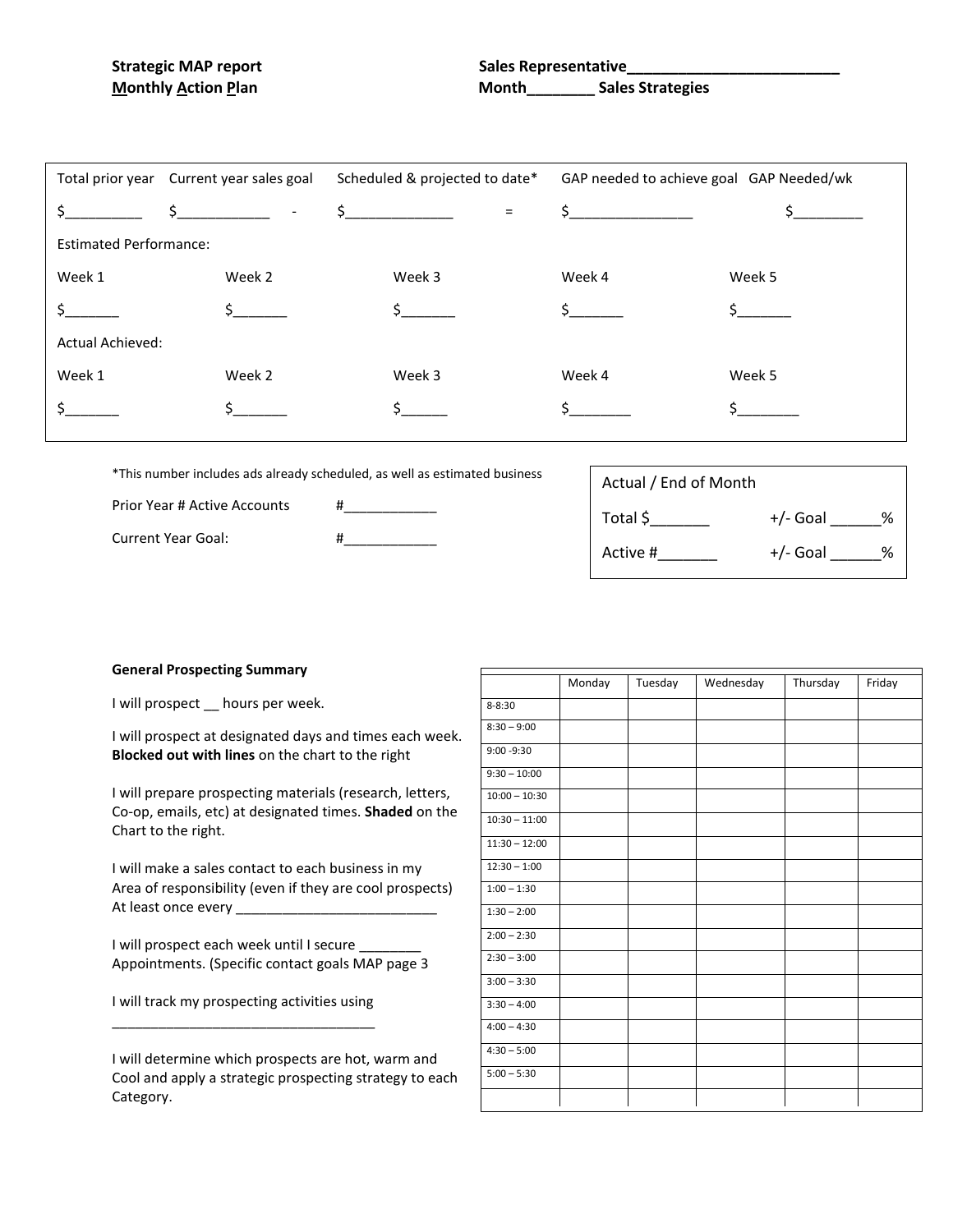| Top 10 Accounts Prior year                                                                                                                                                                                                                                                                                                                                                       | estimated<br>Monthly<br>Monthly                                                                                                                                                                                                                                                                                        | Top 10 Digital Accounts                                                                                                                                                                                                                                                                                                                                                                 | Prior year<br>Monthly    | estimated<br>Monthly                        |
|----------------------------------------------------------------------------------------------------------------------------------------------------------------------------------------------------------------------------------------------------------------------------------------------------------------------------------------------------------------------------------|------------------------------------------------------------------------------------------------------------------------------------------------------------------------------------------------------------------------------------------------------------------------------------------------------------------------|-----------------------------------------------------------------------------------------------------------------------------------------------------------------------------------------------------------------------------------------------------------------------------------------------------------------------------------------------------------------------------------------|--------------------------|---------------------------------------------|
|                                                                                                                                                                                                                                                                                                                                                                                  | 1. $\frac{1}{2}$ $\frac{1}{2}$ $\frac{1}{2}$ $\frac{1}{2}$ $\frac{1}{2}$ $\frac{1}{2}$ $\frac{1}{2}$ $\frac{1}{2}$ $\frac{1}{2}$ $\frac{1}{2}$ $\frac{1}{2}$ $\frac{1}{2}$ $\frac{1}{2}$ $\frac{1}{2}$ $\frac{1}{2}$ $\frac{1}{2}$ $\frac{1}{2}$ $\frac{1}{2}$ $\frac{1}{2}$ $\frac{1}{2}$ $\frac{1}{2}$ $\frac{1}{2}$ | $1.$ $$ $                                                                                                                                                                                                                                                                                                                                                                               |                          |                                             |
|                                                                                                                                                                                                                                                                                                                                                                                  |                                                                                                                                                                                                                                                                                                                        | 2.                                                                                                                                                                                                                                                                                                                                                                                      |                          | $s$ $s$                                     |
| 3.                                                                                                                                                                                                                                                                                                                                                                               | $\frac{\xi}{\xi}$ $\frac{\xi}{\xi}$                                                                                                                                                                                                                                                                                    |                                                                                                                                                                                                                                                                                                                                                                                         |                          | $\frac{\zeta}{\zeta}$ $\frac{\zeta}{\zeta}$ |
|                                                                                                                                                                                                                                                                                                                                                                                  | $4.$ $5.$                                                                                                                                                                                                                                                                                                              | 4.                                                                                                                                                                                                                                                                                                                                                                                      |                          | $\frac{\zeta}{\zeta}$ $\frac{\zeta}{\zeta}$ |
|                                                                                                                                                                                                                                                                                                                                                                                  | $5.$ $\frac{1}{2}$ $\frac{1}{2}$ $\frac{1}{2}$ $\frac{1}{2}$ $\frac{1}{2}$ $\frac{1}{2}$ $\frac{1}{2}$ $\frac{1}{2}$ $\frac{1}{2}$ $\frac{1}{2}$ $\frac{1}{2}$ $\frac{1}{2}$ $\frac{1}{2}$ $\frac{1}{2}$ $\frac{1}{2}$ $\frac{1}{2}$ $\frac{1}{2}$ $\frac{1}{2}$ $\frac{1}{2}$ $\frac{1}{2}$ $\frac{1}{2}$ $\frac{1}{$ | 5.                                                                                                                                                                                                                                                                                                                                                                                      |                          | $\frac{\zeta}{\zeta}$ $\frac{\zeta}{\zeta}$ |
|                                                                                                                                                                                                                                                                                                                                                                                  | $6.$ $$$ $$$                                                                                                                                                                                                                                                                                                           | $6.$ $$$ $$$                                                                                                                                                                                                                                                                                                                                                                            |                          |                                             |
|                                                                                                                                                                                                                                                                                                                                                                                  |                                                                                                                                                                                                                                                                                                                        | 7.                                                                                                                                                                                                                                                                                                                                                                                      |                          | $s$ $s$                                     |
|                                                                                                                                                                                                                                                                                                                                                                                  |                                                                                                                                                                                                                                                                                                                        |                                                                                                                                                                                                                                                                                                                                                                                         |                          | $\frac{\zeta}{\zeta}$ $\frac{\zeta}{\zeta}$ |
|                                                                                                                                                                                                                                                                                                                                                                                  |                                                                                                                                                                                                                                                                                                                        | $9. \underline{\hspace{2cm}0. \hspace{2cm}0. \hspace{2cm}0. \hspace{2cm}0. \hspace{2cm}0. \hspace{2cm}0. \hspace{2cm}0. \hspace{2cm}0. \hspace{2cm}0. \hspace{2cm}0. \hspace{2cm}0. \hspace{2cm}0. \hspace{2cm}0. \hspace{2cm}0. \hspace{2cm}0. \hspace{2cm}0. \hspace{2cm}0. \hspace{2cm}0. \hspace{2cm}0. \hspace{2cm}0. \hspace{2cm}0. \hspace{2cm}0. \hspace{2cm}0. \hspace{2cm}0.$ |                          | $\frac{\zeta}{\zeta}$ $\frac{\zeta}{\zeta}$ |
|                                                                                                                                                                                                                                                                                                                                                                                  | 10. $\frac{1}{2}$ $\frac{1}{2}$ $\frac{1}{2}$ $\frac{1}{2}$ $\frac{1}{2}$ $\frac{1}{2}$                                                                                                                                                                                                                                | $10.$ $$$ $$$                                                                                                                                                                                                                                                                                                                                                                           |                          |                                             |
|                                                                                                                                                                                                                                                                                                                                                                                  | Total $\frac{\zeta_{\text{max}}}{\zeta_{\text{max}}}$                                                                                                                                                                                                                                                                  |                                                                                                                                                                                                                                                                                                                                                                                         |                          | $Total $ \simeq \S$                         |
| <b>Combined Total</b>                                                                                                                                                                                                                                                                                                                                                            |                                                                                                                                                                                                                                                                                                                        |                                                                                                                                                                                                                                                                                                                                                                                         |                          | $\frac{\xi}{\xi}$ $\frac{\xi}{\xi}$         |
| <b>Top 10 Prospects</b>                                                                                                                                                                                                                                                                                                                                                          | Estimated                                                                                                                                                                                                                                                                                                              | Top 10 Digital Prospects Estimated                                                                                                                                                                                                                                                                                                                                                      |                          |                                             |
| $1.$ $\qquad \qquad$ $\qquad \qquad$ $\qquad \qquad$ $\qquad \qquad$ $\qquad \qquad$ $\qquad \qquad$ $\qquad \qquad$ $\qquad \qquad$ $\qquad \qquad$ $\qquad \qquad$ $\qquad \qquad$ $\qquad \qquad$ $\qquad \qquad$ $\qquad \qquad$ $\qquad \qquad$ $\qquad \qquad$ $\qquad$ $\qquad$ $\qquad$ $\qquad$ $\qquad$ $\qquad$ $\qquad$ $\qquad$ $\qquad$ $\qquad$ $\qquad$ $\qquad$ | Monthly<br>$\frac{1}{2}$                                                                                                                                                                                                                                                                                               | 1.                                                                                                                                                                                                                                                                                                                                                                                      | Monthly<br>$\frac{1}{2}$ |                                             |
| 2. $\qquad \qquad$                                                                                                                                                                                                                                                                                                                                                               |                                                                                                                                                                                                                                                                                                                        | 2.                                                                                                                                                                                                                                                                                                                                                                                      | $\frac{1}{2}$            |                                             |
| 3.                                                                                                                                                                                                                                                                                                                                                                               | \$                                                                                                                                                                                                                                                                                                                     | 3.                                                                                                                                                                                                                                                                                                                                                                                      | $\mathsf{S}_-$           |                                             |
| $4.$ $$$                                                                                                                                                                                                                                                                                                                                                                         |                                                                                                                                                                                                                                                                                                                        | $4.$ $$$                                                                                                                                                                                                                                                                                                                                                                                |                          |                                             |
| $5.$ $\frac{1}{2}$ $\frac{1}{2}$ $\frac{1}{2}$ $\frac{1}{2}$ $\frac{1}{2}$ $\frac{1}{2}$ $\frac{1}{2}$ $\frac{1}{2}$ $\frac{1}{2}$ $\frac{1}{2}$ $\frac{1}{2}$ $\frac{1}{2}$ $\frac{1}{2}$ $\frac{1}{2}$ $\frac{1}{2}$ $\frac{1}{2}$ $\frac{1}{2}$ $\frac{1}{2}$ $\frac{1}{2}$ $\frac{1}{2}$ $\frac{1}{2}$ $\frac{1}{$                                                           |                                                                                                                                                                                                                                                                                                                        | $5.$ $$$                                                                                                                                                                                                                                                                                                                                                                                |                          |                                             |
| $6.$ $$$                                                                                                                                                                                                                                                                                                                                                                         |                                                                                                                                                                                                                                                                                                                        |                                                                                                                                                                                                                                                                                                                                                                                         |                          |                                             |
|                                                                                                                                                                                                                                                                                                                                                                                  |                                                                                                                                                                                                                                                                                                                        |                                                                                                                                                                                                                                                                                                                                                                                         |                          |                                             |
| $8.$ $$$                                                                                                                                                                                                                                                                                                                                                                         |                                                                                                                                                                                                                                                                                                                        |                                                                                                                                                                                                                                                                                                                                                                                         |                          |                                             |
| $9.$ $$$                                                                                                                                                                                                                                                                                                                                                                         |                                                                                                                                                                                                                                                                                                                        | $9.$ $$$                                                                                                                                                                                                                                                                                                                                                                                |                          |                                             |
|                                                                                                                                                                                                                                                                                                                                                                                  |                                                                                                                                                                                                                                                                                                                        |                                                                                                                                                                                                                                                                                                                                                                                         |                          |                                             |
| $10.$ $\frac{\text{S}}{\text{S}}$                                                                                                                                                                                                                                                                                                                                                |                                                                                                                                                                                                                                                                                                                        | $10.$ $\frac{\text{S}}{\text{S}}$                                                                                                                                                                                                                                                                                                                                                       |                          |                                             |